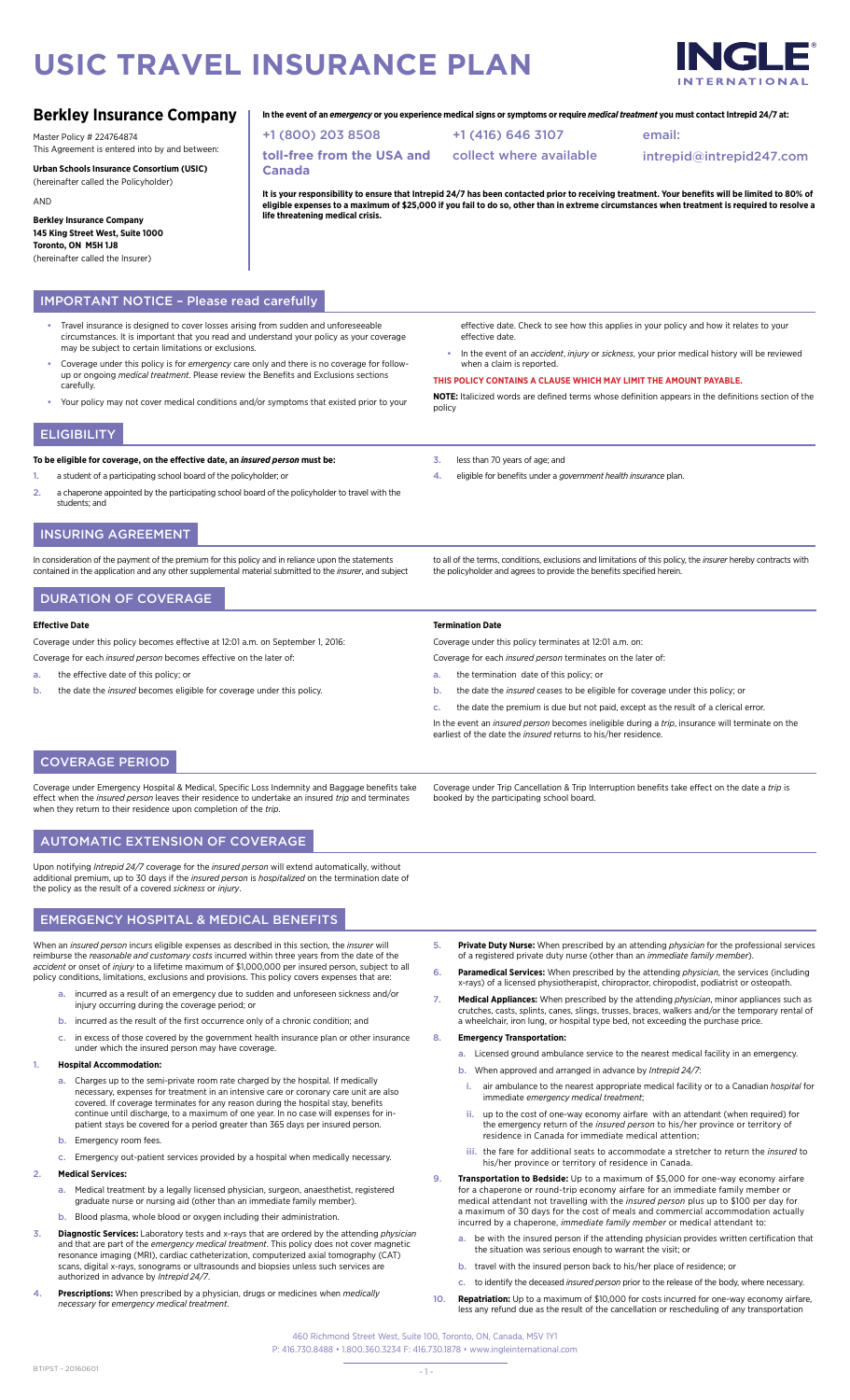- previously arranged, for the *insured person* to return to his/her place of residence as a result of:
- a. the sickness or injury of an insured person's immediate family member if the attending<br>physician provides written certification that the situation was serious enough to require<br>the insured person's attendance; or

# SPECIFIC LOSS INDEMNITY BENEFITS

Indemnity provided under Specific Loss Indemnity for all losses sustained by an *insured person*  as the result of any one *accident* will not exceed \$25,000 or \$50,000 in the case of quadriplegia, paraplegia or hemiplegia, unless loss of life occurs within 90 days of the date of the *accident* in which case indemnity will be limited to \$25,000.

The aggregate limit for all losses under Specific Loss Indemnity as the result of the same *accident* is \$50,000.

### 1. **Accidental Death & Dismemberment:**

The *insurer* will pay benefits according to the following schedule if within 12 months of the date of an *accident*, which occurred during the *coverage period*, an *injury* to the *insured* caused by the *accident* results in the loss of or permanent loss of use of:

| Life                                  | \$25,000 |
|---------------------------------------|----------|
| Both hands                            | \$25,000 |
| Both feet                             | \$25,000 |
| Entire sight of both eyes             | \$25,000 |
| One hand and entire sight of one eye  | \$25,000 |
| One foot and entire sight of one eye  | \$25,000 |
| Speech and hearing in both ears       | \$25,000 |
| One arm                               | \$18,750 |
| One leg                               | \$18,750 |
| Entire sight of one eye               | \$16,500 |
| One hand                              | \$16,500 |
| One foot                              | \$16,500 |
| Speech or hearing in both ears        | \$16,500 |
| Thumb and index finger of either hand | \$8,250  |
| Four fingers of either hand           | \$8,250  |
| Hearing in one ear                    | \$8,250  |
| All toes on one foot                  | \$6,250  |

# TRIP CANCELLATION & TRIP INTERRUPTION BENEFITS

### **Sum Insured Limit – Prior to Departure - \$5,000**

**Sum Insured Limit – After Departure - \$25,000**

#### 1. **Trip Cancellation (Prior to Departure):**

If an *insured person* is unable to travel due to an insured risk listed below that occurs before the scheduled departure date, the *insurer* will pay up to the sum insured for the prepaid unused portion of the *trip* that is non-refundable from any other source or, the change fee charged by the travel supplier if the *trip* is not cancelled.

#### 2. **Trip Interruption (After Departure):**

If the *trip* is interrupted due to an insured risk listed below that occurs on or after the scheduled departure date, the *insurer* will pay up to the sum insured for:

- the lesser of one-way economy airfare via the most cost effective route or the change fee charged by the airline:
- ii. to return to the point of departure; or
- iii. to continue to the *trip* at its next destination; or
- b. the prepaid unused portion of the *trip* that is non-refundable and non-transferable to another travel date, excluding the cost of the original transportation and prepaid unused transportation back to the departure point.
- 3. **Additional Benefits (Prior to or After Departure):** If the *trip* is cancelled or interrupted due to an insured risk listed below, the *insurer* will pay expenses actually incurred for:

Additional and unplanned hotel and meal expenses, essential phone calls and taxi fares up to \$350 per day to a maximum of \$1,500 when no earlier transportation arrangements are available.

- Trip Return: The insurer will pay up to \$2,500 for the cost of one-way transportation by the most economical route to re-join the *trip* if the insured returns home before the scheduled return date due to either of the following which occurs after the departure date:
	- a. the *hospitalization* or death of an *immediate family member* not travelling with the *insured*; or
- b. a natural disaster that renders the *insured person*'s principal residence uninhabitable.

The return must occur during the original *trip* period. A subsequent recurrence or complication of the condition that resulted in the *insured* returning home is excluded under this policy.

# 5. **School Board Discretion:**

If the *trip* in cancelled no later than 48 hours prior to the departure date by the participating<br>school board of the policyholder for a reason other than an insured risk, the *insurer* will reimburse<br>up to 50% of the cos any other source and non-transferrable to another date. The total aggregate limit for all losses under this benefit, resulting from any one incident, under all policies issued by the *insurer* to the policyholder, is limited to \$500,000, which will be shared proportionately among all *insured persons*.

### **Insured Risks**

- 1. *Sickness*, *injury*, death or quarantine of the *insured person*, the *insured person*'s *immediate family member*, or of the host at the *trip* destination.
- 2. A delay that causes an *insured person* to miss or interrupt any part of his/her *trip* when the private or rented *vehicle* which the *insured* is driving or in which the *insured* is a passenger, or a *common carrier* or a prepaid connecting flight aboard which the *insured* is a passenger,

# BAGGAGE BENEFITS

When an *insured person* incurs eligible expenses as described in this section as a result of direct physical loss of, or damage to, baggage and personal effects owned by the *insured* and used during the *trip*, the *insurer* will reimburse costs up to \$375 per item to a maximum of \$1,500 for the period from the effective date to the expiry date, subject to all policy conditions, limitations, exclusions, and provisions.

1. **Personal Currency:** Up to \$100 for the loss of personal currency caused by robbery or theft and supported by a police report.

- b. the death of the *insured person*; or
- c. the death of an *immediate family member* of the *insured person*.

Loss of hand or hands, or foot or feet means severance through or above the wrist joint or ankle joint, respectively.

Loss of eye or eyes means total and irrecoverable loss of the entire sight.

#### 2. **Paralysis Benefit:**

The *insurer* will pay benefits according to the following schedule if within 12 months of the date of an *accident*, which occurred during the *coverage period*, an *injury* to the *insured*  caused by the *accident* results in:

| Quadriplegia (complete paralysis of both upper and lower<br>limbs)              | \$50,000 |
|---------------------------------------------------------------------------------|----------|
| Paraplegia (complete paralysis of both lower limbs)                             | \$50,000 |
| Hemiplegia (complete paralysis of upper and lower limbs on<br>one side of body) | \$50,000 |

#### 3. **Artificial Limbs, Eyes, Hearing Aids and Other Prosthetic Appliances Benefit:**

The *insurer* will pay up to a maximum of \$2,000 for these appliances when prescribed by a *physician* within one year of the date of an *accident* as a result of an *injury* sustained by the *insured person* as a result of the *accident*.

# 4. **Double Indemnity:**

The amounts payable will be doubled if an *insured person* suffers an *injury* which is covered under Specific Loss Indemnity as the result of an *accident* occurring while riding as a<br>passenger in or on, including boarding or alighting from, or being struck by any public conveyance licensed for the conveyance of passengers for hire.

is delayed due to weather, earthquake, volcanic eruption, a mechanical failure, an emergency road closure by the police or an *accident*, provided that the *vehicle*, *common carrier* or connecting flight was scheduled to arrive at the departure or return point at least 2 hours (or the required minimum arrival reporting time, whichever is the greater) in advance of the scheduled time of departure or return.

- 3. A travel advisory issued by the Canadian Government, or any department thereof, after this insurance was purchased and after the *trip* was booked warning Canadian residents to avoid all travel or non-essential travel to a specific region or country that is part of the scheduled *trip*.
- 4. The schedule change or cancellation by the airline carrier that is providing transportation for a portion of the *trip* causing the *insured person* to miss a connection.
- 5. Strike by airline pilots.
- 6. The cancellation or delay of *insured person*'s *common carrier* due to weather conditions, earthquakes or volcanic eruptions, for a period of at least 30% of the total duration of the covered *trip*, when the *insured person* chooses not to continue with the *trip*.
- 7. A natural disaster that renders the *insured person*'s principal residence uninhabitable or school board facilities inoperative.
- 8. An unforeseen event beyond the insured person's control that renders the insured person's principal residence uninhabitable or school board facilities inoperative.
- 9. The relocation of an *insured person*'s principal residence of at least 160 km within 30 days of departure or return due to a job transfer by the employer with whom the *insured person* is employed at the time of purchase of this insurance or the booking of the *trip*. (Not applicable to cases of self-employment or temporary contract work).
- 10. Involuntary loss of permanent employment without just cause by an *insured person*, an *insured person*'s *spouse*, or an *insured person*'s parent, provided that, at the time this insurance was purchased or the *trip* booked, they have been employed by the same employer for at least one year and were not aware of the imminent loss of permanent employment. (Not applicable to cases of self-employment or temporary contract work).
- 11. Legal adoption of a child by an *insured person* if the date of custody is scheduled during the *trip*.
- 12. The *insured person* being summoned to police, fire, or military service (active or reserve).
- 13. The *insured person* being called to jury duty, to be a defendant in a civil suit, or subpoenaed to be a witness, after the *trip* is booked or after the date this insurance is purchased, whichever occurs later (not applicable to law enforcement officers).

### **Applicable to Trip Cancellation Only**

- 1. Cancellation of the *insured person*'s trip as a result of instructions by the union that teachers not participate in such trips.
- 2. Failure of the *insured person* to obtain a travel or student visa (excluding an immigration or employment visa) for reasons beyond the *insured person*'s control provided the insured person was eligible to make such an application.
- 3. Pregnancy of the *insured person* or the *insured person'*s *immediate family member* which was confirmed after this insurance was purchased and after the *trip* was booked and if the *insured person*'s *trip* is scheduled take place in the 9 weeks before or after the expected delivery date.
- 4. Complications of a pregnancy arising in the first 31 weeks of a pregnancy of the *insured person* or the *insured person*'s *immediate family member*.
- 2. **Baggage Delay:** Up to \$200 to purchase necessary toiletries in the event that the *insured*'s checked baggage is delayed by the *common carrier* for more than 12 hours while en route and before returning to the point of departure. To file a claim, the *insured* must supply proof of delay of checked baggage from the *common carrier* and original purchase receipts.
- 3. **Wheelchair:** Up to \$100 for repairs or rental replacement of the *insured*'s wheelchair in the event the wheelchair is rendered inoperable due to damage resulting from normal usage.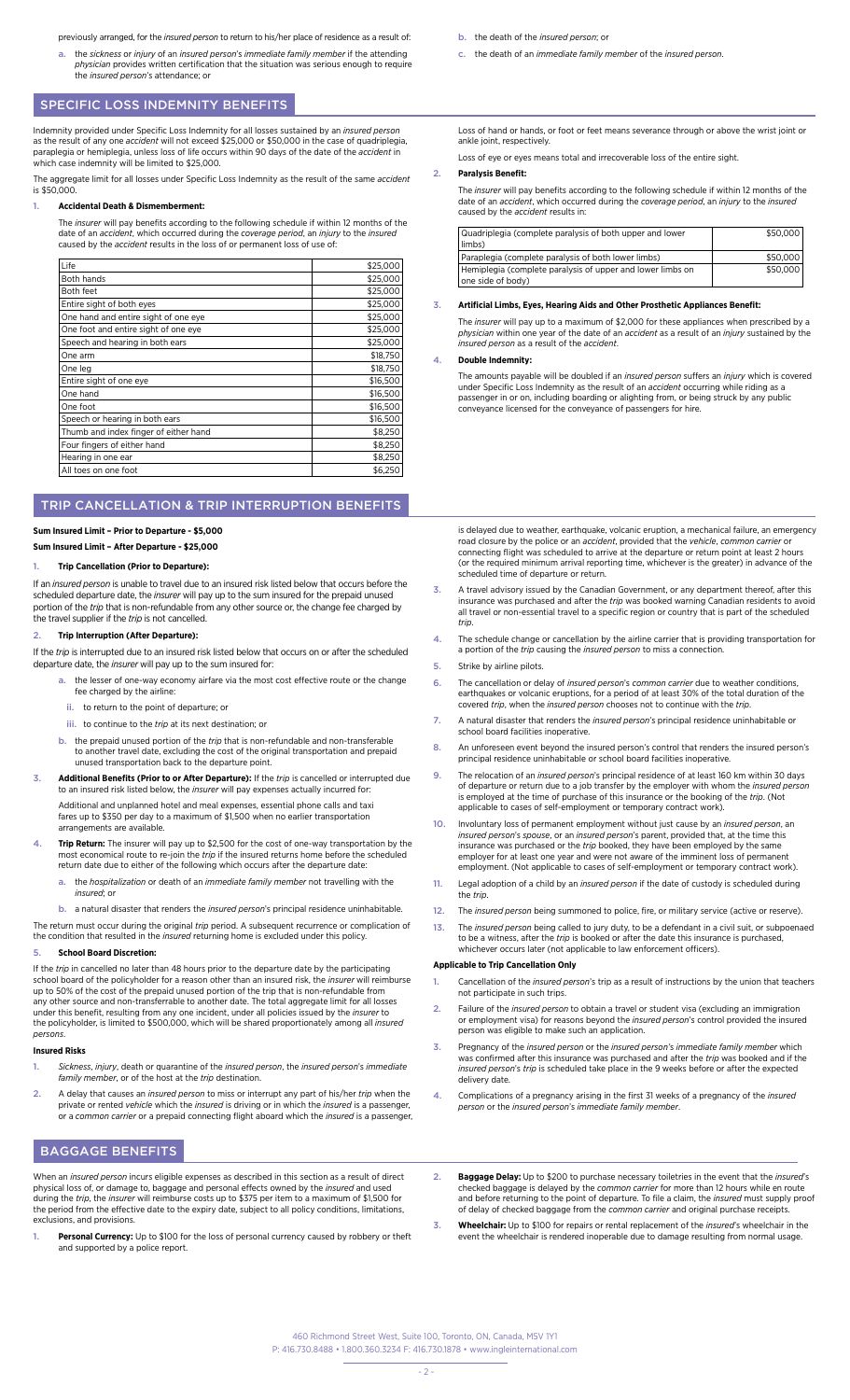# EXCLUSIONS APPLICABLE TO EMERGENCY HOSPITAL MEDICAL AND SPECIFIC LOSS INDEMNITY BENEFITS

# **Emergency Hospital Medical and Specific Loss Indemnity Benefits do not cover losses or expenses related in whole or in part, directly or indirectly, to any of the following:**

- 1. Expenses incurred during a *trip* when the *trip* is undertaken specifically to obtain *medical treatment*, prescription drugs or medicine or *hospital* services, whether or not recommended by the *insured person*'s attending *physician*.
- 2. Suicide, attempted suicide or self-inflicted *injury*, whether the *insured person* is sane or insane.
- 3. Routine pre-natal care; pregnancy or childbirth or complications thereof when they happen in the 9 weeks before or after the expected date of delivery; a child born during the *trip*.
- 4. Death or *injury* sustained while operating or learning to operate any aircraft as pilot or crew.
- 5. War, invasion, act of a foreign enemy, declared or undeclared hostilities, civil war, rebellion, revolution or military power.
- 6. *Terrorism* or by any activity or decision of a government agency or any other entity to prevent, respond to or terminate *terrorism* except for ensuing loss or damage which results directly from fire or explosion. Such loss or damage is excluded regardless of any other cause or event that contributes concurrently or in any sequence to the loss or damage.
- 7. Contamination resulting from radioactive material or nuclear fuel or waste.

# EXCLUSIONS APPLICABLE TO TRIP CANCELLATION & TRIP INTERRUPTION BENEFITS

#### **Trip Cancellation and Trip Interruption Benefits do not cover losses or expenses related in whole or in part, directly or indirectly, to any of the following:**

- 1. Any *sickness*, *injury* or medical condition (other than a *minor ailment*) that was not *stable* in the 60 days prior to the effective date.
- 2. Any *sickness* or *injury* that would have caused an ordinarily prudent person to seek *medical treatment*, advice, diagnosis or care during the 60 days prior to the effective date.
- 3. An event which, prior to when this insurance was purchased and/or prior to when the *trip* was booked the *insured* or the participating school board of the policyholder, or it was reasonable to expect, may prevent the *insured* from going on or completing the *trip* as booked.
- 4. A *trip* undertaken for the purpose of visiting a sick or injured person and their medical condition or death is the reason for the cancellation or interruption.
- 5. Any costs incurred as the result of travelling against the advice of a *physician* or any loss resulting from a *sickness* or medical condition that was diagnosed by a *physician* as terminal prior to the effective date.
- 6. Non-compliance with any prescribed medical therapy or treatment.
- 7. A *trip* undertaken to obtain *medical treatment* whether or not recommended by a *physician*.
- 8. Routine pre-natal care; pregnancy or childbirth or complications thereof when they happen in the 9 weeks before or after the expected date of delivery; a child born during the *trip*.
- 9. A return earlier or later than the scheduled date of return, unless recommended by the attending *physician*.
- 10. Any *medical treatment* that is not *emergency medical treatment* for the immediate relief of acute pain and suffering, including any elective or cosmetic surgery or treatment.
- 11. Loss, death or *injury*, if at the time of the loss, death or *injury*, evidence supports that the *insured*  was affected by, or the medical condition causing the loss was in any way contributed to by, the use of alcohol, prohibited drugs, or any other intoxicant.
- 12. A disorder, disease, condition or symptom that is emotional, psychological or mental in nature unless the *insured* is hospitalized.

# EXCLUSIONS APPLICABLE TO BAGGAGE BENEFITS

# **Baggage Benefits do not cover losses or expenses related in whole or in part, directly or indirectly, to any of the following:**

- Property illegally acquired, kept, stored or transported.
- 2. The purchase or replacement cost (prescribed or not) for loss or damage to hearing devices, eyeglasses, sunglasses, contact lenses or prosthetic teeth, limbs or devices and resulting prescription therefrom.
- 3. Loss or damage resulting from moths, vermin, deterioration or wear and te
- 4. Loss or damage caused by any imprudent action or omission by the *insured person*.
- 5. Loss or damage by theft from any unattended vehicle unless it was locked and there was visible evidence of forced entry.
- 6. Property insured under another insurance policy.

# **DEFINITIONS**

**Accident** means a sudden, unforeseen, unexpected and unintentional event exclusively attributable to an external cause resulting in bodily *injury*.

**Chronic Condition** means a disease or disorder which has existed for a minimum of six months. Only one, the first, occurrence per *insured person* per insured *trip* is eligible as the basis of claim.

**Common Carrier** means a conveyance (bus, taxi, train, boat, airplane or other vehicle) which is licensed, intended and used to transport paying passengers.

**Deductible** means the amount (if applicable), in Canadian dollars, which the *insured* must pay before any remaining eligible expenses are reimbursed under this policy. The deductible applies once per *insured person*, per covered *emergency*.

**Emergency** means an unexpected and unforeseen *sickness* or *injury* occurring during the coverage period for which you require immediate *medical treatment t*o alleviate danger to life or health occurring while<br>on a covered *trip*, and that such *medical treatment* cannot be delayed until you return to your province or territory of residence or Canada by the next available means, whether you intend to or not. An emergency no longer exists when you are deemed medically fit to travel or you are discharged from the *hospital* and no further benefits are payable in respect of the medical condition which caused the emergency.

**Government Health Insurance Plan** means the health care coverage provided by Canadian federal, provincial and territorial governments to their residents.

**Hospital** means an institution which is designated as a hospital by law; which is continuously staffed by one or more *physicians* available at all times; which continuously provides nursing services by graduate<br>registered nurses; which is primarily engaged in providing diagnostic services and medical and surgical<br>treatment of which has facilities for diagnosis, major surgery and *in-patient* care. The term hospital does not include convalescent, nursing, rest or skilled nursing facilities, whether separate from or part of a regular general hospital, or a facility operated mainly as a clinic, extended or palliative care facility, rehabilitation facility, addiction treatment centre or health spa.

**Hospitalization or Hospitalized** means an *insured* occupies a hospital bed for more than 24 hours for *medical treatment* and for which admission was recommended by a *physician* when *medically necessary*.

**Immediate Family Member** means the *spouse*, natural or adopted child, step-child, parent, step-parent, legal guardian, legal ward, brother, sister, step-brother, step-sister, in-law, grandparent, grandchild, aunt, uncle, niece, nephew of the *insured person*.

**Injury** means unexpected and unforeseen harm to the body that is caused by an *accident*, sustained by an *insured person* during the coverage period and that requires *emergency* treatment.

**Insured, Insured Person** means any eligible person named on the application and confirmation of insurance for whom the required premium has been paid.

**Insurer** means Berkley Canada (a W. R. Berkley Company) who provides this insurance.

**In-patient** means a patient who occupies a *hospital* bed for more than 24 hours for *medical treatment* and for which admission was recommended by a *physician* when *medically necessary*.

**Medical Treatment** means any reasonable procedure which is medical, therapeutic or diagnostic in

- 13. Suicide, attempted suicide or self-inflicted *injury*, whether the *insured person* is sane or insane. 14. Committing or attempting to commit an illegal act or a criminal act
- 15. Rock or mountain climbing, hang gliding, parachuting, bungee jumping, or skydiving; participation in any motor sport or motor racing; participation in any sport as a professional athlete (for which the insured person is remunerated); scuba diving (except if certified by an internationally recognized and accepted program such as NAUI or PADI, or if diving depth does not exceed 30 metres).
- 16. A travel visa that is not issued because of its late application.
- 17. Failure, default or bankruptcy of any travel supplier which was contracted for services. No protection is provided for failure, default or bankruptcy of any travel agent, agency or broker.
- 18. Payments made by any student to a tour operator after a trip is cancelled due to a union mandates labour dispute or school board ruling unless the student has a contractual obligation to make the payment to the tour operator.
- 19. The cancellation by any chaperone, parent or student of their participation in the trip due to speculations that a labour dispute or school board ruling may occur at a later date, regardless of whether or not the *trip* is later cancelled.
- 20. Travel to, from or through any country, region or city for which, prior to the date the *trip* was<br>booked, the Canadian Government, or any department thereof, has issued a warning to avoid all<br>travel or to avoid non-es for which the warning was issued.
- 21. War, invasion, act of a foreign enemy, declared or undeclared hostilities, civil war, riot, rebellion, revolution or military power or the unlawful visit in any country by an *insured person*.
- 22. *Terrorism* or by any activity or decision of a government agency or any other entity to prevent, respond to or terminate *terrorism* except for ensuing loss or damage which results directly from fire or explosion. Such loss or damage is excluded regardless of any other cause or event that contributes concurrently or in any sequence to the loss or damage.
- 23. Contamination resulting from radioactive material or nuclear fuel or waste.
- 7. Jewellery; cameras; camera equipment, personal entertainment devices, including but not limited to, mp3 players including iPods, dvd players, laptops, tablets including iPads, cellphones, pagers and sports equipment.
- 8. Money and currency (except as provided under Personal Currency), credit cards, securities, tickets, documents, items pertaining to business, paintings, statuary, china, breakage of fragile articles, glass objects, or art objects.
- 9. Committing or attempting to commit an illegal act or a criminal act by an *insured person*.
- 10. War, invasion, act of a foreign enemy, declared or undeclared hostilities, civil war, riot, rebellion, revolution or military power or your unlawful visit in any country.
- 11. Contamination resulting from radioactive material or nuclear fuel or waste or the release of weapons of mass destruction (nuclear, chemical or biological).

nature, which is *medically necessary* and which is prescribed by a *physician*. *Medical treatment* includes *hospitalization*, basic investigative testing, surgery, prescription medication (including prescribed as needed) or other treatment directly related to the *sickness*, *injury* or symptom.

**Medically Necessary**, in reference to a given service or supply, means such service or supply:

- a. is appropriate and consistent with the diagnosis according to accepted community standards of medical practice;
- b. is not experimental or investigative in nature;
- c. cannot be omitted without adversely affecting the condition of the *insured person* or quality of medical care;

d. cannot be delayed until the *insured person* returns to Canada.

- **Minor Ailment** means any *sickness* or *injury* which does not require:
	- a. the use of medication for a period of greater than 15 days; or
	- b. more than one follow-up visit to a *physician*, *hospitalization*, surgical intervention, or
	- c. referral to a specialist; and
	- d. which ends at least 30 consecutive days prior to the departure date of each trip.

A *chronic condition* or any complication of a *chronic condition* is not considered a minor ailment.

**Mountain Climbing** means the ascent or descent of a mountain requiring the use of specified equipment including crampons, pick axes, anchors, bolts, carabiners and lead-rope or top rope anchoring equipment.

**Physician** means a medical practitioner who is registered and licensed to practice in accordance with the regulations applying in the jurisdiction where the person practices. A physician must be a person other than the *insured person* or an *immediate family member*.

**Reasonable and Customary Costs** means costs that are incurred for approved, covered medical services or supplies that do not exceed the standard fee of other providers of similar standing in the same geographical area, for the same treatment of a similar *sickness* and/or *injury*.

**Sickness** means a sudden and unforeseen disease or disorder of the body which results in loss during the coverage period. The sickness must be sufficiently serious to prompt a reasonably prudent person to consult a *physician* for the purpose of *medical treatment*.

**Spouse** means the person to whom the *insured* is legally married or with whom the *insured* has been living with in a common-law relationship for at least the last 12 months.

**Stable** means any medical condition (whether or not the diagnosis has been determined), other than a *minor ailment*, for which there has been:

- a. no hospitalization during the stability period; and
- b. no new diagnosis, treatment or prescribed medication; and
- c. no change\* in treatment or medication; and
- 460 Richmond Street West, Suite 100, Toronto, ON, Canada, M5V 1Y1 P: 416.730.8488 • 1.800.360.3234 F: 416.730.1878 • www.ingleinternational.com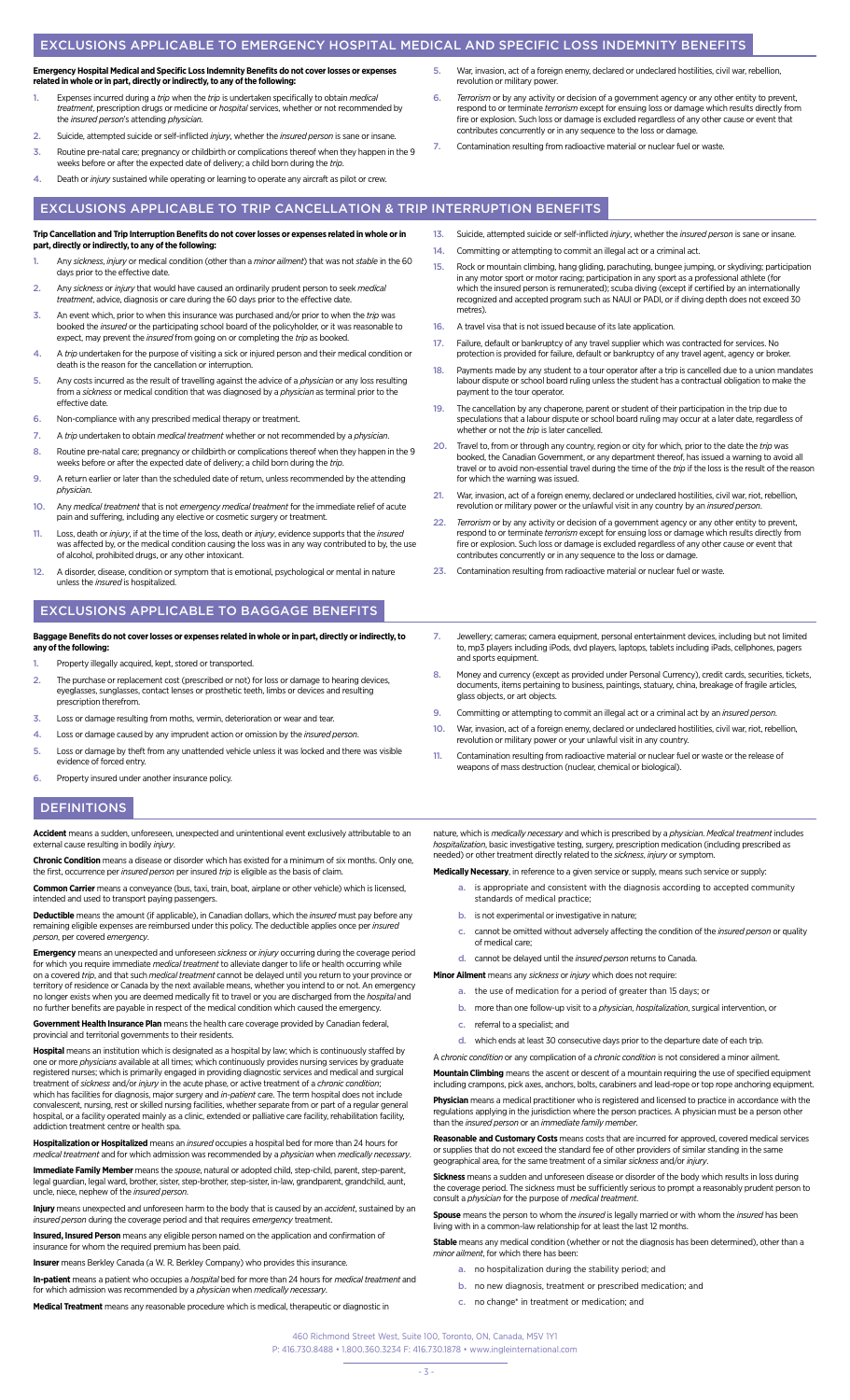- d. no new, more frequent or more severe symptoms; and
- e. no new test results showing deterioration; and
- f. no referral to a specialist (made or recommended) and the *insured* is not awaiting surgery or the results of further investigations performed by any medical professional.

\*Change includes any new treatment or medication, stopped treatment or medication, increase or decrease in treatment or medication but does not include transition between generic and brand-name versions of drugs with the same active ingredient and dosage or the routine adjustment of dosage within prescribed parameters when the *insured* is taking insulin or oral diabetes medication.

**Terminal Illness** means the *insured* has a condition that is cause for the *physician* to estimate that the *insured* has less than 6 months to live.

# GENERAL CONDITIONS

#### **ADMINISTRATION**

The policyholder will furnish the *insurer* such information as the *insurer* may require for the<br>purpose of calculating premiums and administering this policy. The *insurer* will be entitled to<br>assume that such informatio liability will be incurred by the *insurer* as a result of any error in such information furnished by the policyholder or as a result of failure to give such information.

The policyholder will permit the *insurer* to inspect all pertinent records of the policyholder to which the *insurer* will require access as often as the *insurer* may reasonably require, including but not limited to, the invoices or billing statements of other underwriters or insurers who are providing health and medical benefits to the *participants*.

Furthermore, the policyholder will allow the *insurer* to examine the policyholder's books and records, to the extent that they relate to the insurance provided under this policy, at any reasonable time and from time to time until 2 years after the expiration of this policy or until the final adjustment and settlement of all claims hereunder, whichever is the later.

#### **AGGREGATE LIMIT**

The total aggregate limit for all losses resulting from any one incident under all travel health insurance policies underwritten by the *insurer* is \$20,000,000.

### **APPLICABLE LAW**

This policy is governed by the law of the Canadian province or territory of residence of the *participant*. Any legal proceeding by the *insured person*, his/her heirs or assigns shall be brought in the courts of the Canadian province or territory of residence of the *insured person*.

#### **ADRITDATION**

Notwithstanding any clause in this policy, the parties hereto undertake to submit to an arbitration procedure, to the exclusion of the courts, any present or future dispute relating to a claim. The arbitration proceedings shall be governed by the arbitration law in force in the Canadian province or territory of residence of the *participant*. The parties agree that any action will be referred to arbitration.

### **AVAILABILITY AND QUALITY OF CARE**

Neither the *insurer* nor *Intrepid 24/7* shall be responsible for the availability or quality of any medical treatment (including the results thereof) or transportation at the destination, or the failure of the *insured person* to obtain medical treatment during the *coverage period*.

### **CLERICAL ERROR**

Clerical error on the part of the *insurer* or the policyholder in the keeping of records or in the furnishing of information will not void any person's insurance otherwise actively in force, provided the proper premiums are paid, nor continue any person's insurance otherwise validly terminated under the terms of this policy. An error in calculating any premium will be considered as a clerical error for the purposes of this policy.

#### **CONFORMITY WITH LAW**

Any provision of this policy which is in conflict with any law to which this policy is subject is hereby deemed to be amended to conform thereto.

# **CO-ORDINATION AND ORDER OF BENEFITS**

If a person has coverage under another plan that does not provide for co-ordination of benefits, that plan will be considered primary carrier and will be responsible for making the initial payment. If the other plan does provide for co-ordination of benefits, the order of benefit will be as follows:

# *Insured* **and dependent** *spouse*

The plan insuring the *insured* or the *insured*'s dependent *spouse* as an employee/ member pays benefits before the plan insuring the *insured* or the *insured*'s *spouse* as a *dependent*.

#### **Dependent Child**

If the *insured* is insured as a dependent under a parent's plans, benefits will first be payable under the plan of the parent whose birthday comes first in the calendar year. The balance of<br>eligible expenses can then be submitted to the plan of the other parent. If both parents have<br>the same birthday (month/day), the alphabetical order of the parents' first names.

When a person is insured under other group or individual policies or government plans, the benefits payable from all sources cannot exceed one hundred percent of expenses incurred.

#### **CURRENCY**

All sums payable under this policy are in Canadian currency unless otherwise indicated. If an *insured person* has paid a covered expense in a currency other than Canadian currency, the *insured person* will be reimbursed in Canadian currency at the prevailing rate of exchange on the date that the claim payment is made. This insurance will not pay interest.

#### **DATE OF PREMIUM REMITTANCE**

Premium for each *insured person* covered under this policy is due and payable by the policyholder in advance on the first day of coverage for the enrollment period (the Premium Due Date). No<br>prorated premium is due to the *insurer* for the period from the effective date of coverage under<br>this policy until the first fol Premium Due Date. The *insurer* will refund no prorated premium to the policyholder if an *insured* ceases to be insured under this policy on a date other than the Premium Due Date.

#### **DUPLICATION OF BENEFITS**

Where benefits may be payable under more than one section of this policy claims are payable for one benefit only.

#### **EVIDENCE OF AGE**

The *insurer* reserves the right to request proof of age of any *insured person*.

#### **GRACE PERIOD**

A grace period of 31 days commencing with the first day following the due date of any premium will be allowed for the payment of such premium other than the initial premium during which time this policy will remain in effect unless otherwise terminated in accordance with the Policy Termination provision of this policy.

If a premium or any portion thereof as required under the terms of this policy remains unpaid at the end of the grace period, this policy shall terminate automatically. The policyholder must nonetheless pay any premium which is then due and unpaid.

If the policyholder notifies the *insurer* in writing during the grace period that this policy is to<br>be terminated prior to the expiry of such grace period, the policyholder must pay the *insurer* a<br>premium proportionate t

**Terrorism** means an ideologically motivated unlawful act or acts, including but not limited to the use of violence or force or threat of violence or force, committed by or on behalf of any groups(s), organization(s) or government(s) for the purpose of influencing any government and/or instilling fear in the public or a section of the public.

**Trip** means a journey arranged and approved by the participating school board undertaken by an *insured* which commences upon departure from his/her place of residence and ends with the return to his/her place of residence.

**Vehicle** means a private passenger automobile, pick-up truck, minivan, motorhome, camper van or motorcycle which is owned or rented by the *insured*, the policyholder or a participating school board of the policyholder from a commercial rental agency for use during the *trip*.

and the date of termination of the policy.

# **INCONTESTABILITY**

If the policyholder fails to disclose or misrepresents a material fact in any statements made by the policyholder in the Master Application for this policy, this policy may be declared void at the option of the *insurer*.

### **LIMITATION OF ACTIONS**

Every action or proceeding against an *insurer* for the recovery of insurance money payable under the contract is absolutely barred unless commenced within the time set out in the Insurance Act or any other applicable legislation.

### **LIMITATION OF BENEFITS**

Once the *insured person* is deemed medically stable to return to Canada (with or without medical<br>escort) either in the opinion of the Medical Director of *Intrepid 24/7* or by virtue of discharge<br>from a medical facility, consultation, treatment, recurrence or complication related to the *emergency* will no longer be eligible for coverage under this policy.

#### **MEDICAL RECORDS**

In the event of an *accident*, *injury* or *sickness*, the prior medical history of an insure person may be reviewed when a claim is reported.

#### **MISREPRESENTATION AND NON-DISCLOSURE**

The entire coverage under this policy shall be voidable if the *insurer* determines, whether before or after loss, that the policyholder or the *insured person* has concealed, misrepresented or failed to disclose any material fact or circumstance concerning this policy or his/her interest therein, or if the policyholder or the *insured person* refuses to disclose information or to permit the use of such information, pertaining to any of the *insured persons* under this policy. Consequently and following a loss, no claim shall be payable by the *insurer* and the *insured person* shall be solely responsible for all expenses relating to his/her claim, including medical repatriation costs.

### **NOTICE TO INTREPID 24/7**

In the event of a *sickness* and/or *injury* likely to give rise to an *emergency*, the *insured person* must give immediate notice to *Intrepid 24/7*. Failure to do so may limit the benefits payable under the policy. If the *insured person* incurs any expenses without prior approval by *Intrepid 24/7*, such expenses will be covered, except where the policy expressly requires the prior approval or authorization of *Intrepid 24/7*, on the basis of *reasonable and customary costs* that would have been payable for such expenses by the insurer in accordance with the terms and conditions of the policy. Such expenses may be higher than this amount; therefore the *insured person* will be responsible for paying any difference between the amount the *insured person* incurred and the r*easonable and customary costs* reimbursed by the *insurer*.

#### **OTHER INSURANCE**

This insurance is a second payor plan. For any loss or damage insured by, or for any claim payable under any other liability, group or individual basic or extended health insurance plan, or contracts including any private or provincial or territorial auto insurance plan providing *hospital*, medical, or therapeutic coverage, or any other insurance in force concurrently herewith, amounts payable hereunder are limited to those covered benefits incurred outside the province of residence that are in excess of the amounts for which an *insured person* is insured under such other coverage. All coordination with employee related plans follows Canadian Life and Health Insurance Association<br>Inc. guidelines. In no case will the *insurer* seek to recover against employment related plans if the<br>lifetime maximum for al maximum for all in-country and out-of-country benefits is over \$50,000, the *insurer* will coordinate benefits only above this amount.

## **OVERPAYMENT OF BENEFITS**

Nothing in this policy will prevent the *insurer* from recovering from the person or organization to which such payment has been made any overpayment of benefit, irrespective of the cause of such overpayment.

# **PAYMENT OF PREMIUMS**

The policyholder will pay to the *insurer* premiums plus any applicable taxes. Such premiums will be determined as the aggregate of the amounts payable in respect of all *insured persons* for all benefits provided hereunder in accordance with the premium rates as determined by the *insurer* at the time of enrollment.

The initial premium rates will be in effect until the first Policy Renewal Date. The *insurer* reserves the right to adjust the premium rates then in effect. The *insurer* will give the policyholder 31 days' written notice of the new premium rates.

Notwithstanding the above, if a change in the terms or conditions of this policy occurs, the *insurer* reserves the right to adjust the premium rates then in effect, such adjustment being made on the first day of the month coincident with or following the effective date of such change. The *insurer* also reserves the right to adjust premium rates due to the number of *insured persons* falling below 75% of the initial enrolment figure or to the introduction, revision or repeal of a government law<br>or regulation or practice that results in a change in the benefits and/or a change in any coverage<br>payable under this polic to the policyholder at least 31 days prior to the effective date of such adjustment.

# **POLICY TERMINATION**

# a. **Policyholder:**

The policyholder may terminate this policy on any date provided notice of intention to terminate is given in writing by the policyholder to the insurer at least 31 days prior to such date.

When this policy terminates, the policyholder will pay to the *insurer* all premiums due for any period of time during which this policy was in force including the grace period.

#### b. **Insurer:**

The *insurer* may terminate this policy, or any of its benefit provisions, on any Policy Renewal Date by mailing written notice of termination to the policyholder at least 31 days prior to such Policy Renewal Date.

Notwithstanding (a) and (b) above, if any premium remains unpaid at the end of the grace period allowed for its payment, this policy shall terminate automatically. The policyholder must nonetheless pay any premium which is then due and unpaid.

#### **PROTECTION OF PRIVACY**

The *insurer* places great importance on the protection of privacy. Personal information will be collected, used and disclosed only for the purpose of providing the requested insurance services. This information remains confidential, as is required under applicable federal and provincial laws. In the event of a claim, the *insurer* may collect personal health information held by a third party. This

460 Richmond Street West, Suite 100, Toronto, ON, Canada, M5V 1Y1

P: 416.730.8488 • 1.800.360.3234 F: 416.730.1878 • www.ingleinternational.com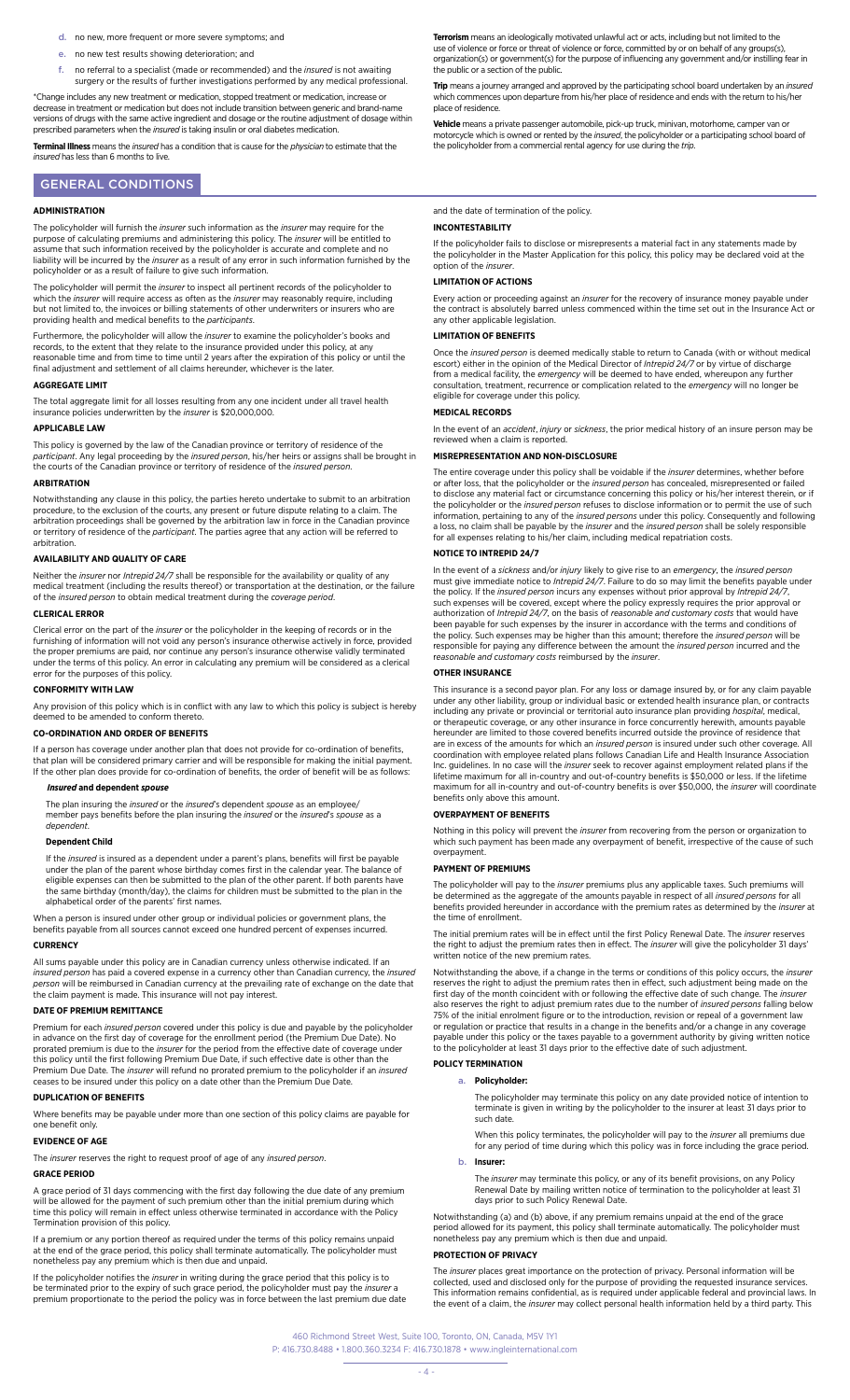mation may be released to employees of *Intrepid 24/7* and the *insurer* for claims analysis.

In no case will the *insurer* release this information to any person or organization that is not clearly entitled to it without first seeking the *insured person*'s consent. For details of the *insurer*'s privacy policy please see: **[www.berkleycanada.com/privacy.](http://www.berkleycanada.com/privacy)**

#### **REFUNDS**

There are no refunds eligible under this policy.

#### **RENEWAL OF POLICY**

This policy may be renewed for further consecutive periods by payment of premium as herein provided, subject to the *insurer*'s right to decline renewal of this policy on any Policy Renewal Date.

#### **RIGHTS OF EXAMINATION**

To be entitled to payment of benefits provided under this policy, the participant, on his/her own behalf and on behalf of his/her *dependents* hereby authorizes any *physician*, health professional, *hospital*, institution and any other organization to forward to the *insurer* or its representatives, all information, reports or documents that they may require.

The *participant* hereby authorizes the *insurer* to communicate directly with any *physician*, health professional, *hospital*, institution or other organization to obtain any information required for the assessment of claims and hereby relieves the persons concerned of all legal responsibility which could arise from the disclosure of such information.

In the event of death, the *insurer* will require that a death certificate be filed with the claim. Furthermore, the *insurer* has the right to request an autopsy and review any autopsy report, if not prohibited by law.

#### **SUBROGATION**

If an *insured person* suffers a loss covered under this policy, the *insurer* is granted the right from

INTERNATIONAL ASSISTANCE SERVICE

**If you experience medical signs or symptoms or require medical treatment during your** *trip***, you must contact** *Intrepid 24/7* **immediately:**

#### +1 (800) 203 8508 toll-free from the USA and Canada +1 (416) 646 3107 collect where available

*Emergency* **Call Centre** — No matter where you travel, professional assistance personnel are ready to take your call. Intrepid 24/7 can also provide you with Canada Direct instructions and codes so that you only deal with Canadian telephone operators.

**Referrals** — Intrepid 24/7 can refer you to the preferred medical providers (*hospitals*, clinics and *physicians*) that are closest to where you are staying. With a referral, it is less likely that you will have to pay for services out of pocket.

**Benefit Information** — Explanation of this policy is available to you and to the medical providers who are treating the *insured person*.

**Medical Consultants** — Intrepid 24/7's team of medical professionals, available 24 hours a day, will monitor the services given in the event of a serious *emergency.* If necessary, Intrepid 24/7 will help<br>you return to your province or territory of residence or Canada for the care required.

**Urgent Message Relay** — In the event of a medical *emergency*, Intrepid 24/7 will contact your travel companion to keep him or her advised of your medical situation and will help you exchange important messages with your family.

# CLAIMS PROCEDURES

The *insured person* or an authorized representative of the participating school board is responsible<br>for providing all the documents outlined below and for any charges levied for these documents.

### **EMERGENCY HOSPITAL & MEDICAL CLAIMS**

In the event of an emergency the *insured person* or an authorized representative of the participating school board must contact *Intrepid 24/7*.

To file a claim, the *insured person* must:

- a. include the policy number and the patient's name (married and maiden, if applicable), date of birth, and Canadian provincial or territorial *government health insurance plan*  number with its expiry date or version code (if applicable);
- b. submit all original itemized bills from the medical provider(s) stating the patient's name. diagnosis, all dates and type of treatment, and the name of the medical facility and/or *physician*;
- c. provide original prescription drug receipts (not cash receipts) from the pharmacist, *physician* or *hospital* showing the name of the prescribing *physician*, prescription number, name of preparation, date, quantity an
- $d.$  provide proof of the departure date(s) and return date(s);
- e. eprovide written proof of claim within 90 days of the date of receipt of services covered under this policy;
- f. provide additional information pertinent to the *insured person*'s claim, as may be required by *Intrepid 24/7*, after receipt of the claim;
- g. sign and return the authorization form, provided by *Intrepid 24/7*, allowing the *insurer* to recover payment from the Canadian provincial or territorial *government health insurance plan*. The *insurer* will coordinate and pay the *insured person*'s claim to the participating medical providers and where permitted, coordinate claims directly with the Canadian provincial or territorial *government health insurance plan* on the *insured person*'s behalf; and
- h. return the unused portion of the *insured person*'s air ticket to *Intrepid 24/7*, if the *Emergency* Air Transportation benefit is used.

### **SPECIFIC LOSS INDEMNITY CLAIMS**

If the *insured*, or someone on behalf of the *insured*, is submitting a claim the following documents are required:

- a. police, autopsy or coroner's report; and
- b. medical records; and
- c. death certificate, as applicable.

If the *insured person*'s body is not found within 12 months of the *accident*, the *insurer* will presume that the *insured* has died as a result of his/her *injuries*.

### **TRIP CANCELLATION & TRIP INTERRUPTION CLAIMS**

To cancel a *trip* before the scheduled departure date, the *insured person* or an authorized representative of the participating school board must cancel the trip with the travel supplier and notify *Intrepid 24/7* immediately, or on the next business day, after the cause of cancellation.

- The following documents are required for Trip Cancellation or Interruption claims: a. A medical certificate completed by the attending physician and stating why travel was not possible as booked, if the claim is for medical reasons; or
	- b. A report from the police or other responsible authority documenting the reason for the delay if the claim is due to a misconnection.

the *insured person* to take action to enforce all the *insured person*'s rights, powers, privileges, and remedies, to the extent of benefits paid under this policy, against any person, legal person or entity which caused such loss. Additionally, if "no fault" benefits or other collateral sources of payment of<br>medical expenses are available to the *insured person*, regardless of fault, the *insurer* is granted the<br>right to make so at its own expense, in the name of the *insured person*, and the *insured person* will attend at the place of loss to assist in the action, in addition to providing the *insurer* all information, cooperation and assistance as the *insurer* may reasonably require. If the *insured person* institutes a demand or action for a covered loss, the *insured person* shall immediately notify the *insurer* so that the *insurer*<br>may safeguard its rights. The *insured person* shall take no action after a loss that will impair the rights of the *insurer* set forth in this paragraph and shall do all such things as are necessary to secure such rights.

### **TRANSFER OR MEDICAL REPATRIATION**

During an *emergency* (whether prior to admission or during a covered *hospitalization*), the *insurer*  reserves the right to:

- a. transfer the insured person to one of Intrepid 24/7's preferred health care providers, and/or
- b. return the insured person to his/her province or territory of residence for the medical treatment of a sickness and/or injury where this poses no danger to the life or health of the *insured person.*

If the *insured person* chooses to decline the transfer or return when declared medically stable by the Medical Director of *Intrepid 24/7*, the *insurer* will be released from any liability for expenses<br>incurred for such *sickness* and/or *injury* after the proposed date of transfer or return. *Intrepid 24/7* will make every provision for the medical condition of the *insured person* when choosing and arranging the mode of the transfer or return and, in the case of a transfer, when choosing the *hospital*.

**Interpretation Service** — Intrepid 24/7 can connect you to a foreign language interpreter when required for emergency services in foreign countries.

email:

**Direct Billing** — Whenever possible, Intrepid 24/7 will instruct the *hospital* or clinic to bill Intrepid 24/7 directly.

intrepid@intrepid247.com

**Claims Information** — Intrepid 24/7 will answer any questions you have about the eligibility of your claim, standard verification procedures and the way that the benefits under this policy are administered.

Intrepid 24/7 must be contacted before you seek medical treatment. If your condition renders you unable to do so, then someone else must contact Intrepid 24/7 immediately on your behalf. It is your responsibility to ensure that Intrepid 24/7 has been contacted prior to receiving medical treatment or as soon as reasonably possible.

- c. We will also need, as applicable:
	- i. complete original unused transportation tickets and vouchers;
	- ii. original passenger receipts for the new tickets purchased;
	- iii. original receipts for the travel arrangements paid in advance and for the extra hotel, meal, telephone, internet and taxi expenses;
	- iv. the entire medical file of any person whose health or medical condition is the reason for the claim; and
	- v. any other invoice or receipt supporting the claim.

#### **BAGGAGE CLAIMS**

The following conditions apply:

- 1. In the event of theft, burglary, robbery, malicious mischief, disappearance or loss of an item covered under this policy, the *insured* must obtain written documented evidence from<br>the police immediately or, if the police are unavailable, the hotel manager, tour guide or transportation authorities.
- 2. The *insured* must also take all precautions to protect, save or recover the property immediately, and advise the *insurer* within 30 days of returning from an insured *trip*. The claim will not be valid under this policy if these conditions are not complied with.
- If the property checked with a common carrier is delayed, coverage will continue until the property is delivered by the *common carrier*.
- 4. Property is covered for the current actual cash value when it is lost or damaged. The *insurer* also reserves the option to repair or replace the property with other of similar kind, quality also reserves the option to repair or replace the property with other of similar kind, quality and value. The *insurer* may also ask that the damaged items be submitted for an appraisal of the damage. If a lost or damaged article is part of a set, the *insurer* will cover a reasonable and fair proportion of the total value of the set, but not the total value of the set.
- To submit a claim, please provide:
- a. Copies of reports from the authorities as proof of loss, damage or delay; and
	- b. Proof of ownership of the articles, and receipts for their replacement.

# **ACCIDENTAL DEATH & DISMEMBERMENT**

If the *insured*, or someone on behalf of the insured, is submitting a claim the following documents are required:

- a. police, autopsy or coroner's report; and
- b. medical records; and
- c. death certificate, as applicable.

If the *insured person*'s body is not found within 12 months of the *accident*, the *insurer* will presume that the *insured* has died as a result of his/her *injuries*.

*All pertinent documents should be sent to Intrepid 24/7*